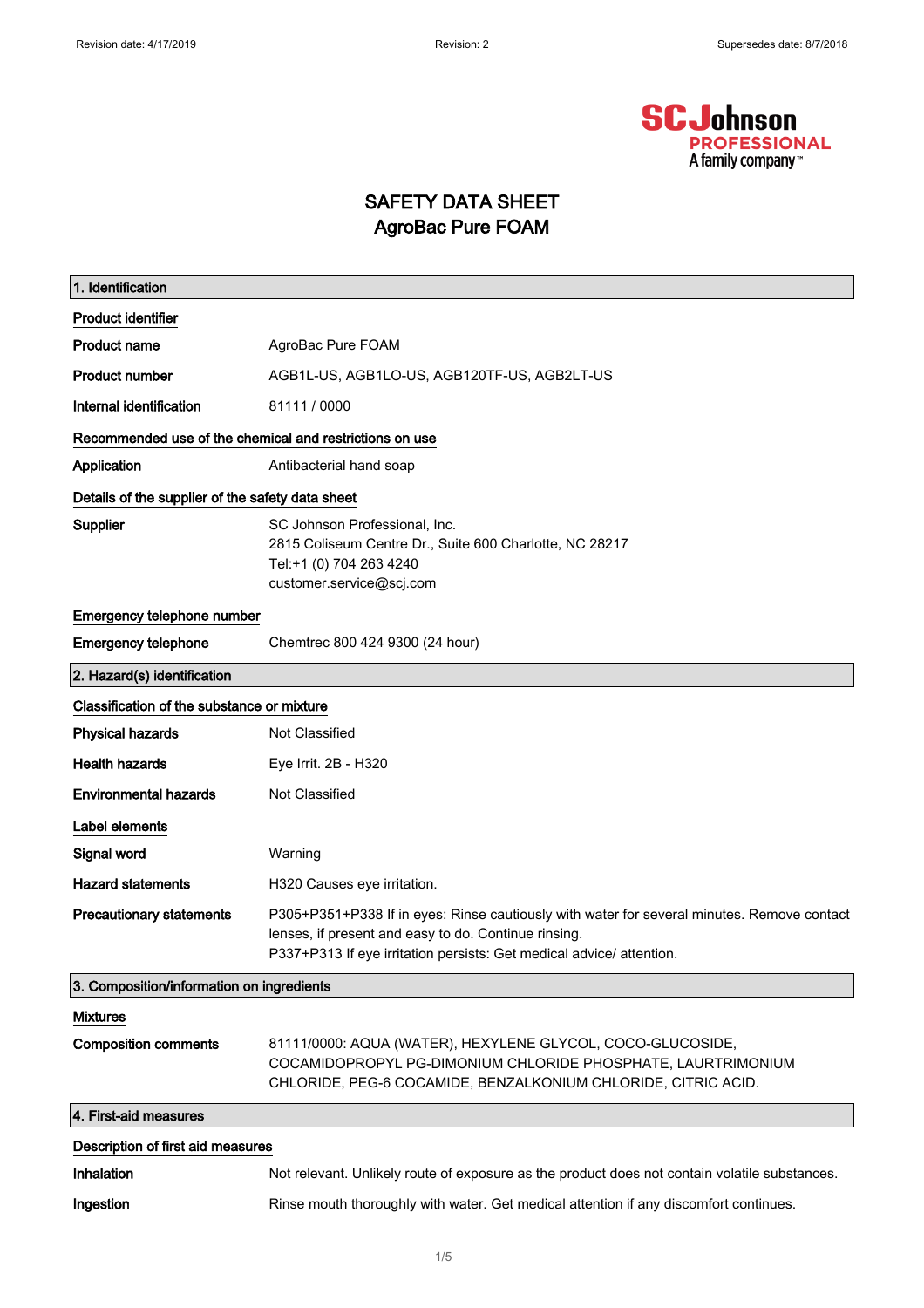| <b>Skin Contact</b>                                          | Not applicable.                                                                                                                                                                                                |  |
|--------------------------------------------------------------|----------------------------------------------------------------------------------------------------------------------------------------------------------------------------------------------------------------|--|
| Eye contact                                                  | Make sure to remove any contact lenses from the eyes before rinsing. Promptly wash eyes<br>with plenty of water while lifting the eye lids. Get medical attention promptly if symptoms occur<br>after washing. |  |
|                                                              | Most important symptoms and effects, both acute and delayed                                                                                                                                                    |  |
| <b>Inhalation</b>                                            | No specific symptoms known.                                                                                                                                                                                    |  |
| Ingestion                                                    | No specific symptoms known.                                                                                                                                                                                    |  |
| Skin contact                                                 | Prolonged skin contact may cause redness and irritation.                                                                                                                                                       |  |
| Eye contact                                                  | May cause temporary eye irritation.                                                                                                                                                                            |  |
|                                                              | Indication of immediate medical attention and special treatment needed                                                                                                                                         |  |
| Notes for the doctor                                         | No specific recommendations.                                                                                                                                                                                   |  |
| 5. Fire-fighting measures                                    |                                                                                                                                                                                                                |  |
| <b>Extinguishing media</b>                                   |                                                                                                                                                                                                                |  |
| Suitable extinguishing media                                 | The product is not flammable. Use fire-extinguishing media suitable for the surrounding fire.                                                                                                                  |  |
| Special hazards arising from the substance or mixture        |                                                                                                                                                                                                                |  |
| <b>Hazardous combustion</b><br>products                      | No known hazardous decomposition products.                                                                                                                                                                     |  |
| Advice for firefighters                                      |                                                                                                                                                                                                                |  |
| Protective actions during<br>firefighting                    | No specific firefighting precautions known.                                                                                                                                                                    |  |
| 6. Accidental release measures                               |                                                                                                                                                                                                                |  |
|                                                              | Personal precautions, protective equipment and emergency procedures                                                                                                                                            |  |
| <b>Personal precautions</b>                                  | Avoid contact with eyes.                                                                                                                                                                                       |  |
| <b>Environmental precautions</b>                             |                                                                                                                                                                                                                |  |
| <b>Environmental precautions</b>                             | Not considered to be a significant hazard due to the small quantities used.                                                                                                                                    |  |
| Methods and material for containment and cleaning up         |                                                                                                                                                                                                                |  |
| Methods for cleaning up                                      | Flush away spillage with plenty of water. Avoid runoff into storm sewers and ditches which<br>lead to waterways.                                                                                               |  |
| Reference to other sections                                  | For waste disposal, see Section 13.                                                                                                                                                                            |  |
| 7. Handling and storage                                      |                                                                                                                                                                                                                |  |
| Precautions for safe handling                                |                                                                                                                                                                                                                |  |
| <b>Usage precautions</b>                                     | Avoid contact with eyes.                                                                                                                                                                                       |  |
| Conditions for safe storage, including any incompatibilities |                                                                                                                                                                                                                |  |
| <b>Storage precautions</b>                                   | Keep only in the original container.                                                                                                                                                                           |  |
| Specific end uses(s)                                         |                                                                                                                                                                                                                |  |
| Specific end use(s)                                          | The identified uses for this product are detailed in Section 1.                                                                                                                                                |  |
| 8. Exposure controls/Personal protection                     |                                                                                                                                                                                                                |  |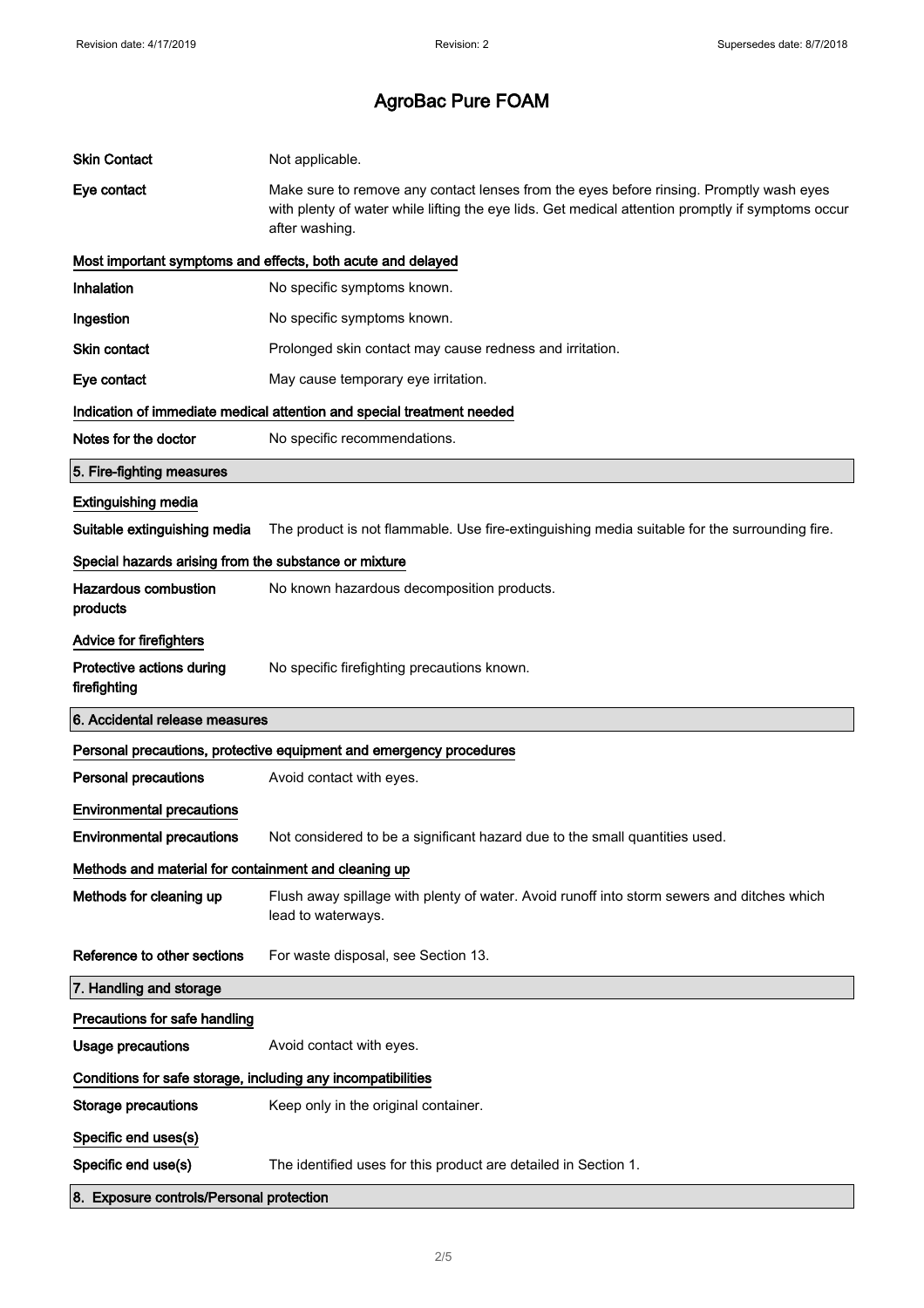| <b>Exposure controls</b>                              |                                                                                                                                                   |
|-------------------------------------------------------|---------------------------------------------------------------------------------------------------------------------------------------------------|
| Appropriate engineering<br>controls                   | Not relevant.                                                                                                                                     |
| Eye/face protection                                   | Not required normally but wear eye protection if you are conducting an operation where there<br>is a risk of this product getting in the eyes.    |
| Hand protection                                       | Not applicable.                                                                                                                                   |
| <b>Respiratory protection</b>                         | No specific recommendations.                                                                                                                      |
| 9. Physical and chemical properties                   |                                                                                                                                                   |
| Information on basic physical and chemical properties |                                                                                                                                                   |
| Appearance                                            | Clear liquid.                                                                                                                                     |
| Color                                                 | Colorless.                                                                                                                                        |
| Odor                                                  | No characteristic odor.                                                                                                                           |
| рH                                                    | pH (concentrated solution): 6.5 - 7.5                                                                                                             |
| <b>Relative density</b>                               | approx. 1.00                                                                                                                                      |
| Solubility(ies)                                       | Soluble in water.                                                                                                                                 |
| 10. Stability and reactivity                          |                                                                                                                                                   |
| Reactivity                                            | There are no known reactivity hazards associated with this product.                                                                               |
| <b>Stability</b>                                      | Stable at normal ambient temperatures.                                                                                                            |
| Possibility of hazardous<br>reactions                 | Not known.                                                                                                                                        |
| <b>Conditions to avoid</b>                            | There are no known conditions that are likely to result in a hazardous situation.                                                                 |
| <b>Materials to avoid</b>                             | No specific material or group of materials is likely to react with the product to produce a<br>hazardous situation.                               |
| Hazardous decomposition<br>products                   | Does not decompose when used and stored as recommended.                                                                                           |
| 11. Toxicological information                         |                                                                                                                                                   |
| Information on toxicological effects                  |                                                                                                                                                   |
| <b>Toxicological effects</b>                          | All ingredients are well known and have a history of safe use in the marketplace with no<br>reports of a significant number of adverse reactions. |
| Inhalation                                            | No specific health hazards known.                                                                                                                 |
| Ingestion                                             | May cause gastrointestinal irritation or discomfort with nausea, vomiting and diarrhea if<br>swallowed.                                           |
| <b>Skin Contact</b>                                   | Skin irritation should not occur when used as recommended.                                                                                        |
| Eye contact                                           | May cause temporary eye irritation.                                                                                                               |
| 12. Ecological information                            |                                                                                                                                                   |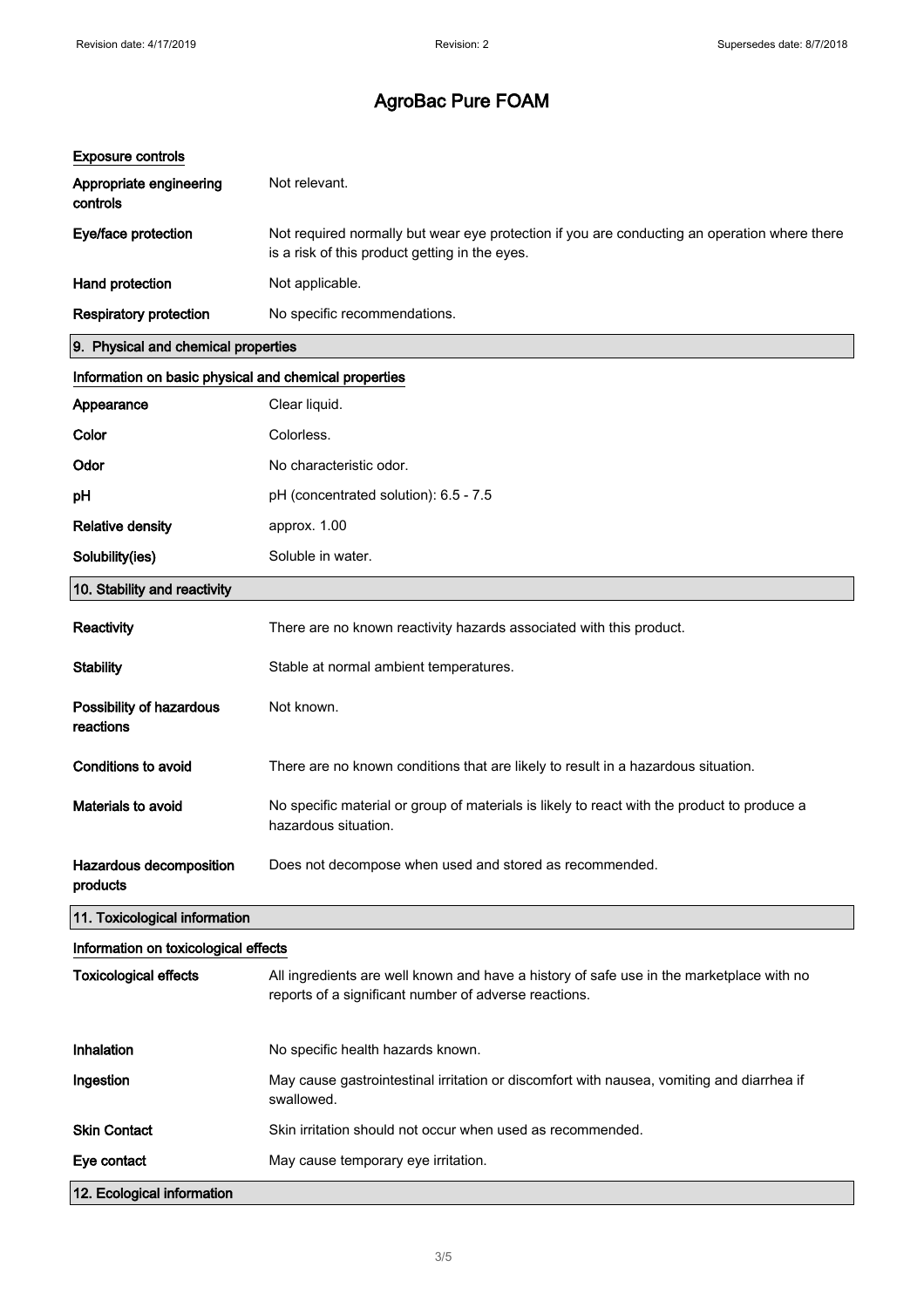| Ecotoxicity                                                                                    | Not regarded as dangerous for the environment.                                                           |
|------------------------------------------------------------------------------------------------|----------------------------------------------------------------------------------------------------------|
| <b>Bioaccumulative potential</b>                                                               |                                                                                                          |
| <b>Bio-Accumulative Potential</b>                                                              | No data available on bioaccumulation.                                                                    |
| Mobility in soil                                                                               |                                                                                                          |
| <b>Mobility</b>                                                                                | The product is soluble in water.                                                                         |
| Other adverse effects                                                                          |                                                                                                          |
| Other adverse effects                                                                          | None known.                                                                                              |
| 13. Disposal considerations                                                                    |                                                                                                          |
| Waste treatment methods                                                                        |                                                                                                          |
| <b>General information</b>                                                                     | When handling waste, the safety precautions applying to handling of the product should be<br>considered. |
| <b>Disposal methods</b>                                                                        | Dispose in accordance with local, state and federal regulations.                                         |
| 14. Transport information                                                                      |                                                                                                          |
| Road transport notes                                                                           | Not classified.                                                                                          |
| Rail transport notes                                                                           | Not classified.                                                                                          |
| Sea transport notes                                                                            | Not classified.                                                                                          |
| Air transport notes                                                                            | Not classified.                                                                                          |
| <b>UN Number</b>                                                                               |                                                                                                          |
| UN No. (International)                                                                         | Not applicable.                                                                                          |
| UN proper shipping name                                                                        |                                                                                                          |
| Proper shipping name<br>(International)                                                        | Not applicable.                                                                                          |
| Transport hazard class(es)                                                                     |                                                                                                          |
| <b>Transport Labels</b><br>(International)                                                     | Not applicable.                                                                                          |
| Packing group                                                                                  |                                                                                                          |
| Packing group (International)                                                                  | Not applicable.                                                                                          |
| <b>Environmental hazards</b>                                                                   |                                                                                                          |
| <b>Environmentally Hazardous Substance</b><br>No.                                              |                                                                                                          |
| Special precautions for user                                                                   |                                                                                                          |
| Not applicable.                                                                                |                                                                                                          |
| Transport in bulk according to Not applicable.<br>Annex II of MARPOL 73/78<br>and the IBC Code |                                                                                                          |
| 15. Regulatory information                                                                     |                                                                                                          |